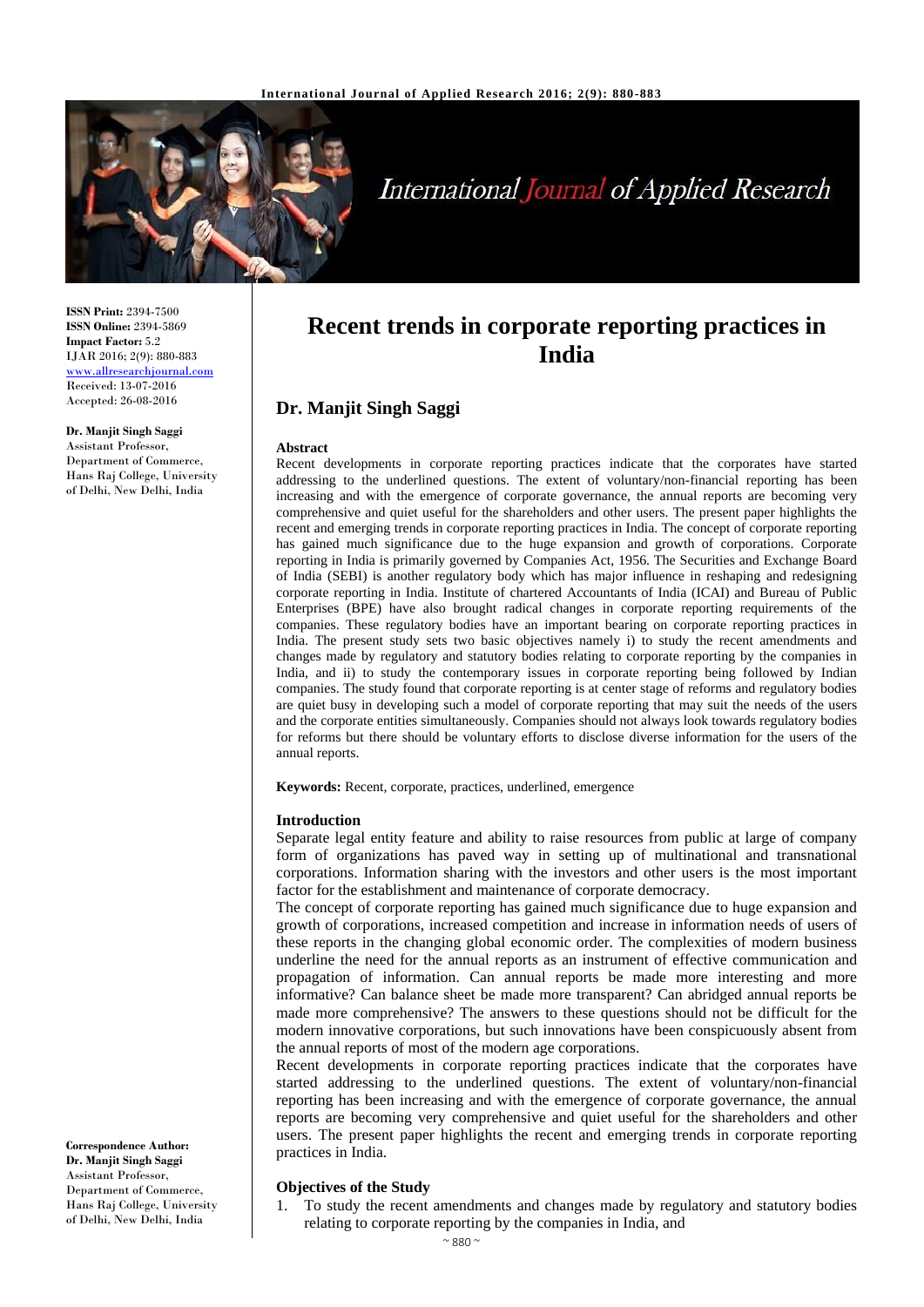2. To study the contemporary issues in corporate reporting being followed by Indian companies.

# **Recent Amendments/Changes Made by Indian Regulators**

Corporate reporting in India is primarily governed by Companies Act, 1956. The Securities and Exchange Board of India (SEBI) is another regulatory body which has major influence in reshaping and redesigning corporate reporting in India. Institute of chartered Accountants of India (ICAI) and Bureau of Public Enterprises (BPE) have also brought radical changes in corporate reporting requirements of the companies. These regulatory bodies have an important bearing on corporate reporting practices in India.

#### **I. Companies Act, 1956**

The Companies Act, 1956 has been amended several times since its inception. The major amendments were introduced in the years 1960, 1961, 1962, 1963, 1964, 1966, 1967, 1969, 1973, 1977, 1985, 1988, 1991, 1996, 1999, 2000, 2001, 2002 and second amendment 2002. But the amendments in 1974, 1978, 1988, 1999 and 2000 have an important bearing on the corporate disclosure.

## **The Sachar Committee Recommendations**

In 1978, an expert committee on Companies Act, 1956 and Monopolies and Restricted Trade Practices (MRTP) Act, 1969 was constituted.

The Committee also made valuable recommendations with regards to the corporate reporting.

It recommended various reforms in the information disclosure contents of companies. It suggested improvements in balance-sheet, statement of profit and loss, and the directors' report. It also advocated for the vertical form for preparation of balance-sheet, and statement profit and loss.

# **The Companies (Amendment) Act, 1988**

The Companies (Amendment) Act, 1988 also affected the corporate reporting requirements for corporate sector. It recommended various requirements for increased corporate reporting by including some more items of disclosure in the director's report. A new Section 217 (I) (e) was inserted in the Companies Act, 1956 which required companies to disclose more information in the board's report about the following:

- a. Conservation of energy;
- b. Technology absorption; and
- c. Foreign exchange earnings and outgo.

It also recommended for the choice in preparation of corporate financial reports containing salient features rather that detail matters, known as abridged form of financial statements.

# **The Companies (Amendment) Act, 1999**

The amendments in the Companies Act, 1956 made in 1999, again changed the concept of corporate reporting drastically. Important changes are worth mentioning in this regard. Firstly, the compliance of Indian Accounting Standards was made mandatory.

Secondly, the setting-up of National Committee on Accounting Standards. It was done by inserting new sections or sub-sections in the Act, which are as follows:

## **Section 210 A (1) (Constitution of National Advisory Committee on Accounting Standards)**

The Central Government constituted an advisory committee to be called "National Advisory Committee on Accounting Standards". The basic purpose of it was to advise the Central Government with regards to formulation and laying down of accounting policies and accounting standards to be adopted by companies.

## **Section 211 (3A) (Compliance with Accounting Standards)**

The Section makes it mandatory to comply with accounting standards in the preparation of profit and loss account and balance-sheet.

#### **Section 211 (3B) (Non-compliance of Accounting Standards)**

It describes the course of actions for the non-compliance of accounting standards.

#### **Section 211 (3C) (Defining Accounting Standards)**

Standards of accounting specified by the Institute of Chartered Accountants of India shall be deemed to be Accounting Standards until standards are prescribed by the Central Government.

#### **The Companies (Amendment) Act, 2000**

In the year 2000, amendments were made in the Companies Act, 1956 which provided few measures of good corporate governance as well as improved disclosures of these matters. It prescribed certain more items to be included in director's report of a company. Following Sections were included:

# **Section 217 (2AA) (Director's Responsibility Statement in Board's Report)**

It states that Director's Responsibility Statement shall be included in Board's Report consisting of followings:

- 1. Compliance with accounting standards in preparation of annual report,
- 2. Application of appropriate accounting policies on consistent basis,
- 3. Ensuring to make reasonable and prudent judgments and estimates,
- 4. Proper and sufficient care to be taken by directors for maintaining adequate accounting records, and
- 5. Preparation of annual accounts on a going concern basis.

### **Section 292 A (4) (Audit Committee)**

Under Section 292 A (4) requires to disclose composition of audit committee in annual report of a company.

# **Section 383 A (1) (Certificate of Secretarial Audit in Board's Report)**

If a company is not required to employ whole-time secretary under Section 383 A (1) then it shall attach a copy of certificate with board's report as required by Section 217, stating compliance with all required provisions of this Act with regards to secretarial audit.

The Companies (Amendment) Act, 2000 has brought certain important reforms in the concept of corporate governance in particular and has an important bearing on the concept of corporate disclosure in general. Thereafter, three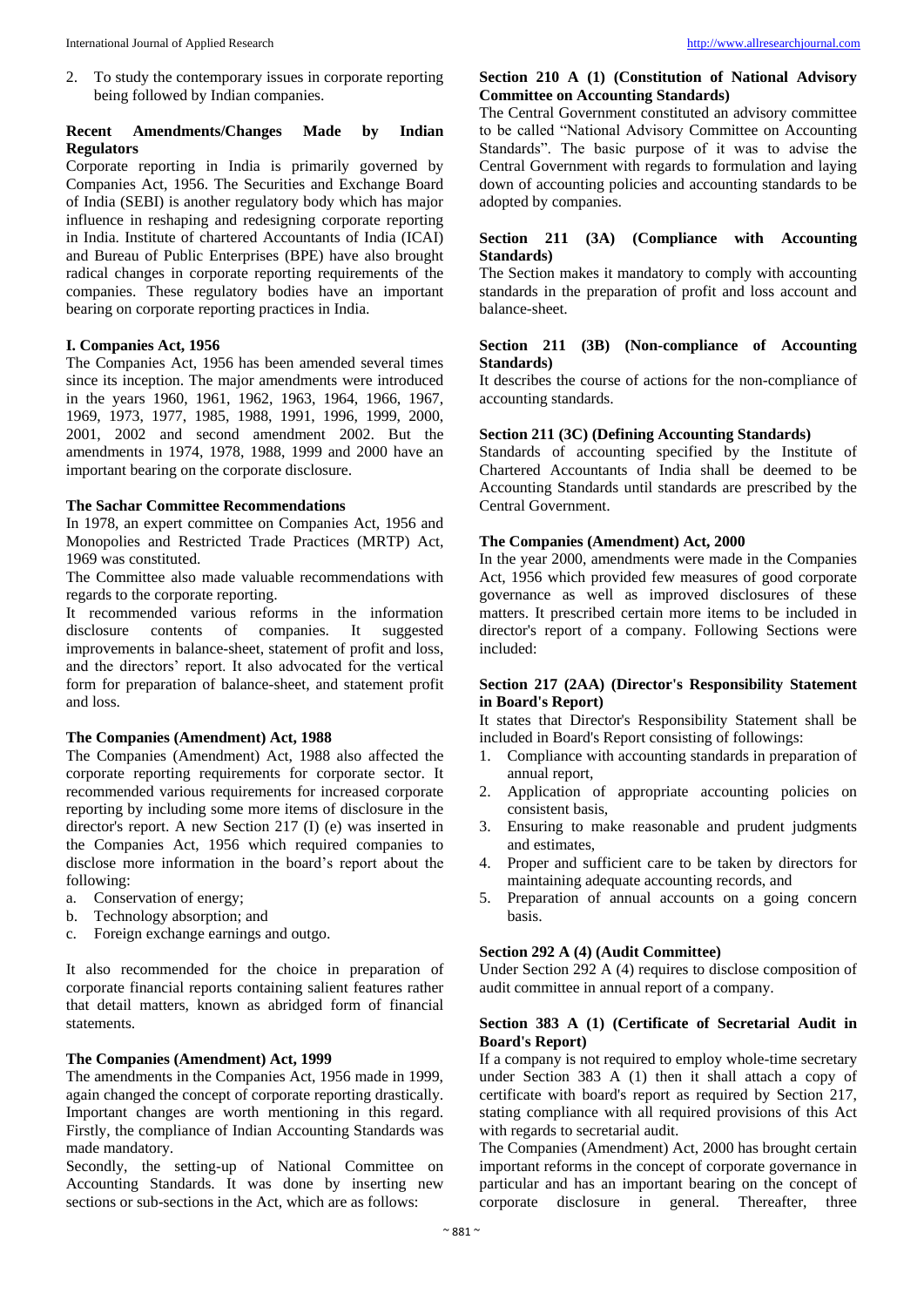amendments have taken place in the Companies Act, 1956 in 2001, 2002 and second amendment in 2002 but they did not affect the corporate disclosure.

# **J.J. Irani Committee on the Company Law**

The Ministry of Company Affairs constituted an Expert Committee on 2nd December 2004. The purpose of the Committee was to advise the Government with regards to the New Company Law under the chairmanship of Dr. Jamshed J. Irani, popularly known as J.J. Irani Committee. Following were major recommendations:

- 1. Institutional mechanism for developing accounting standards.
- 2. Holding subsidiary accounts and consolidation.
- 3. Form of accounting records and accounting standards.
- 4. Cash flow statement to be made mandatory.
- 5. Relaxation/exemption to small companies.
- 6. Financial year.
- 7. Authentication, circulation and revision of financial statements.
- 8. Directors' responsibility statement.
- 9. Certification of internal control by CEO/CFO.
- 10. Others.

**II. The Securities and Exchange Board of India (SEBI):**  There are various matters upon which specific disclosure has been prescribed by the SEBI. Clause 49 is one such matter which needs comprehensive and elaborative disclosure on certain specific matters relating with corporate governance. Corporate governance is not a very old phenomenon in Indian context. In India, the first initiative and organized effort was made by the Confederation of Indian Industry (CII) in 1996 by constituting a committee under the Chairmanship of Mr. Rahul Bajaj, then President CII and Chairman and MD, Bajaj Auto Limited. SEBI constituted various committees on corporate governance for promoting and raising standards of corporate governance in India. These committees include Kumar Manglam Birla Committee on Corporate Governance (1999), Naresh Chandra Committee (2001) and Narayanmurthy Committee (2003). The recommendations made by Narayanmurthy Committee have significant bearing on the corporate disclosure. Based on the recommendations of the Committee, the SEBI amended 'Clause 49' of the Listing Agreement in 2003 by issuing a circular on 26th August, 2003. After that, the SEBI has amended 'Clause 49' of the Listing Agreement for a number of times to update it as per the changing needs. The master circular was issued on February 21, 2000 as a complete 'Clause 49'. Major amendments took place on August 26, 2003 and October 29, 2005. The circular issued on August 26, 2003 was later withdrawn. But the SEBI directed that the circular dated October 29, 2005 will be the master circular and it will supersede all the earlier circulars issued in the context of 'Clause 49' of the Listing Agreement on corporate governance. A few changes in the non-mandatory items (Annexure - ID) have been witnessed in this circular as compared to the circular issued on February 21, 2000.

# **III. The Institute of Chartered Accountants of India (ICAI)**

The Institute of Chartered Accountants of India (ICAI) was established in 1949 when the Chartered Accountants Act, 1949 was passed by the Parliament of India. The ICAI has been given the charge to standardize the accounting and auditing profession in the Indian corporate sector by recommending various accounting and auditing standards. Till date the Accounting Standards Board (ASB) of the ICAI has issued a number of accounting standards covering variety of diversified areas. Therefore, it has affected the corporate disclosure to a large extent. The major change was introduced in the company legislations in 1999, when the Companies (Amendment) Act, 1999 was passed that made compliance with Indian Accounting Standards mandatory for Indian companies, which has important impact on the corporate disclosure. Till now, 32 Accounting Standards have been issued by the Accounting Standards Board (ASB) of the ICAI. Hence, the Accounting Standards issued by the Accounting Standards Board (ASB) of the ICAI, have a significant bearing on the disclosure practices followed by the Indian companies. Following are few Accounting Standards and guidance notes issued by the ICAI having impacts on presentation of accounting information like:

- 1. AS-1: Disclosure of Significant Accounting Policies,
- 2. AS-5: Revised and renamed as 'Net Profit or Loss For the Period, Prior Period Items and Changes in Accounting Policies'.
- 3. Revised AS-3 'Cash Flow Statements' superseded AS-3 'Changes in Financial Position' issued in June 1981. It is recommendatory in nature to be used by companies listed on any recognized stock exchange.

**IV. Bureau of Public Enterprises (BPE):** In India, public sector undertakings (PSUs) are governed by the Bureau of Public Enterprises. It has prescribed guidelines to be followed by the public sector undertakings. For the accounts and audits of PSUs, the provisions of the Comptroller and Auditor General of India (CAG) are applicable. So, various guidelines of the Bureau of Public Enterprises (BPE) and Comptroller and Auditor General of India (CAG) have an important influence on the disclosure practices followed by public sector undertakings. Public sector undertakings are subject to follow those disclosure requirements as are required to be followed by non-PSUs but Section 619(4) of the Companies Act, 1956 requires public sector undertakings to include an additional statement showing comments by the Comptroller and Auditor General of India (CAG).

# **Section 619(4) of the Companies Act, 1956 (Comments of CAG on Auditor's Report)**

The Section requires from auditors to submit a copy of auditor's report to the Comptroller and Auditor General of India (CAG) in case of public sector undertakings (PSUs) having right to comment upon the same and include it in the annual report. So, Public Sector Undertakings have to comply with this requirement and to include the Comments Report in their annual report.

# **Contemporary Issues in Corporate Disclosure**

Recently many new issues in corporate disclosure have been witnessed in the corporate reporting practices of major Indian companies. These are voluntary efforts of companies to educate investors and other stakeholders and to give a better disclosure of management's actions, moves, polices, philosophies etc. They are as follows:

- 1. Human Resource disclosure,
- 2. Corporate Social Responsibility disclosure,